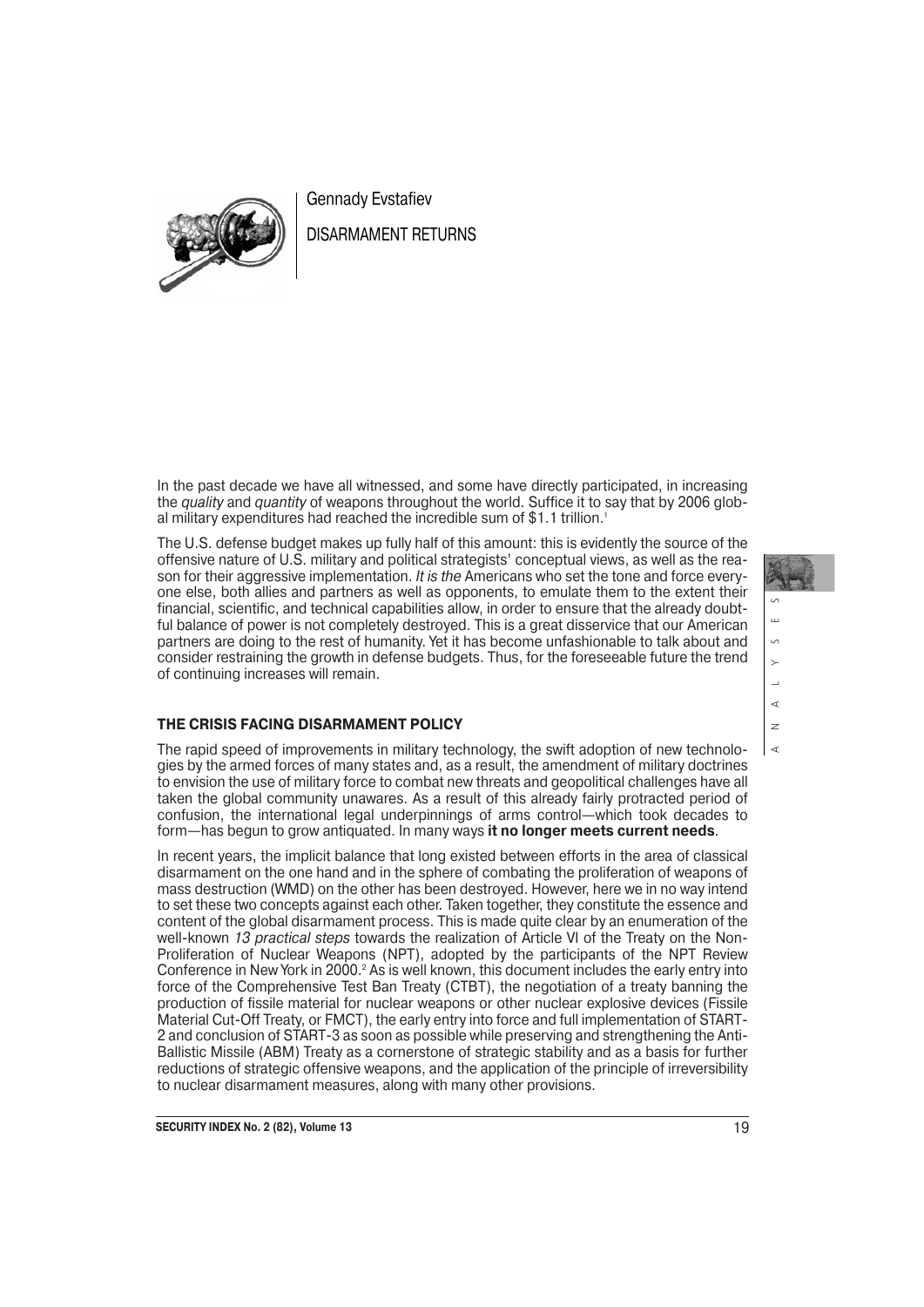One can note with satisfaction that on December 25, 2006 the Russian president signed the federal law On the Ratification of the Agreement between the Government of the Russian Federation and the CTBTO Preparatory Commission on Measures Regarding International Monitoring System Facilities, envisaged by the Comprehensive Nuclear Test-Ban Treaty. 3 The world has waited for the United States to take steps to ratify the CTBT for a long time, which would help to remove any serious doubts about the ultimate intentions of the United States.

However, subsequent events have shown that there is **generally little justification to hope for serious progress in the area of nuclear disarmament.** At least until the middle of the 21st century nuclear weapons will confidently occupy an exclusive spot in the arsenals of the recognized nuclear weapon states and strengthen their positions in the militaries of unofficial nuclear powers (India, Pakistan, and Israel). The capabilities of these latter states, which are not limited by any agreements, may soon become comparable to the nuclear arsenals of such powers as France, the United Kingdom, and China (Chinese nuclear capabilities are now esti mated to total about 200 warheads; in 2004, they were estimated to be as high as 402).

Certainly, not everything looks so bleak. In the past 10-12 years the number of nuclear war heads in the U.S. and Russian arsenals, as a result of various treaties, has been more than halved. But the rest of the world is justified in considering this to be too little. On September 30, 2005 the United States and Russia announced the completion of downblending 250 tons of HEU, enough for about 10,000 nuclear warheads, under the 1993 HEU-LEU Agreement.<sup>s</sup> At the<br>turn of the 21<sup>st</sup> century the illusion arose that we were on the eve of a breakthrough. On November 13, 2000 the recently elected Russian president, Vladimir Putin, announced, "We see no grounds that would prevent further deep reductions in strategic offensive weapons. As is well known, we have proposed to the U.S., including at the highest levels, that the attainment of radically reduced levels of our countries' nuclear arsenals—down to 1,500 warheads for each country—should be set as a goal, which can quite feasibly be reached by the year 2008. But neither is this the limit: we are prepared in future to consider even lower levels."<sup>6</sup> Even General Goodpaster, who was president of the influential Atlantic Council of the United States in the late 1990s and a well-known *hawk* in his day, promoted the idea of START-3, START-4, and START-5 with a final result of a total level of 1,000 nuclear warheads for each of the official nuclear weapon states.7

But this did not happen. Radical Republican conservatives came to power in the United States who were convinced that the American century was coming, a century of protracted, undisputed U.S. military and political supremacy. They viewed well-known promoters of *détente* like Henry Kissinger as defeatists. Moreover, according to renowned American political scientist Rose Gottemoeller, President George W. Bush "has used two principles to dramatically change the United States' conduct of its arms control policy: first, emphasize unilateral action […]; and second, be willing to discard arms control mechanisms that might be considered outdated or harmful to U.S. interests."<sup>8</sup>

The consequences of Washington's choice continue to be felt to this day. The ABM Treaty was quickly lost, and START-2 too disappeared for political reasons. START-3 was replaced by the Strategic Offensive Reductions Treaty (SORT), which differs significantly from previous treaties between the two countries. The traumatic reaction to the dramatic and unexpected events of September 11, 2001 marked the time to move towards the use of force, including unilaterally, to destroy terrorists throughout the world. One of the primary tasks became denying terrorists access to WMD. In 2003, Washington's Iraq catastrophe began; it continues to this day. The global war on terror has become the Republican administration's main political trump card, and has led to the revision of nuclear doctrinal concepts and the possible use of nuclear weapons. The world has witnessed the advent of the U.S. concept of a "new triad." Classical disarmament has been pushed firmly into the background.

We see excessive enthusiasm for the issue of WMD nonproliferation not only in the transfer of the center of gravity of diplomatic and negotiating work from disarmament to nonproliferation, but also in the transfer of personnel: negotiators and experts in key state participants in the negotiating process, like the United States and Russia, have been transferred from organiza tions involved in negotiating strategic and conventional weapons issues (organizations now in fairly rapid decline) to quite amorphous and very politicized organizations dealing with nonpro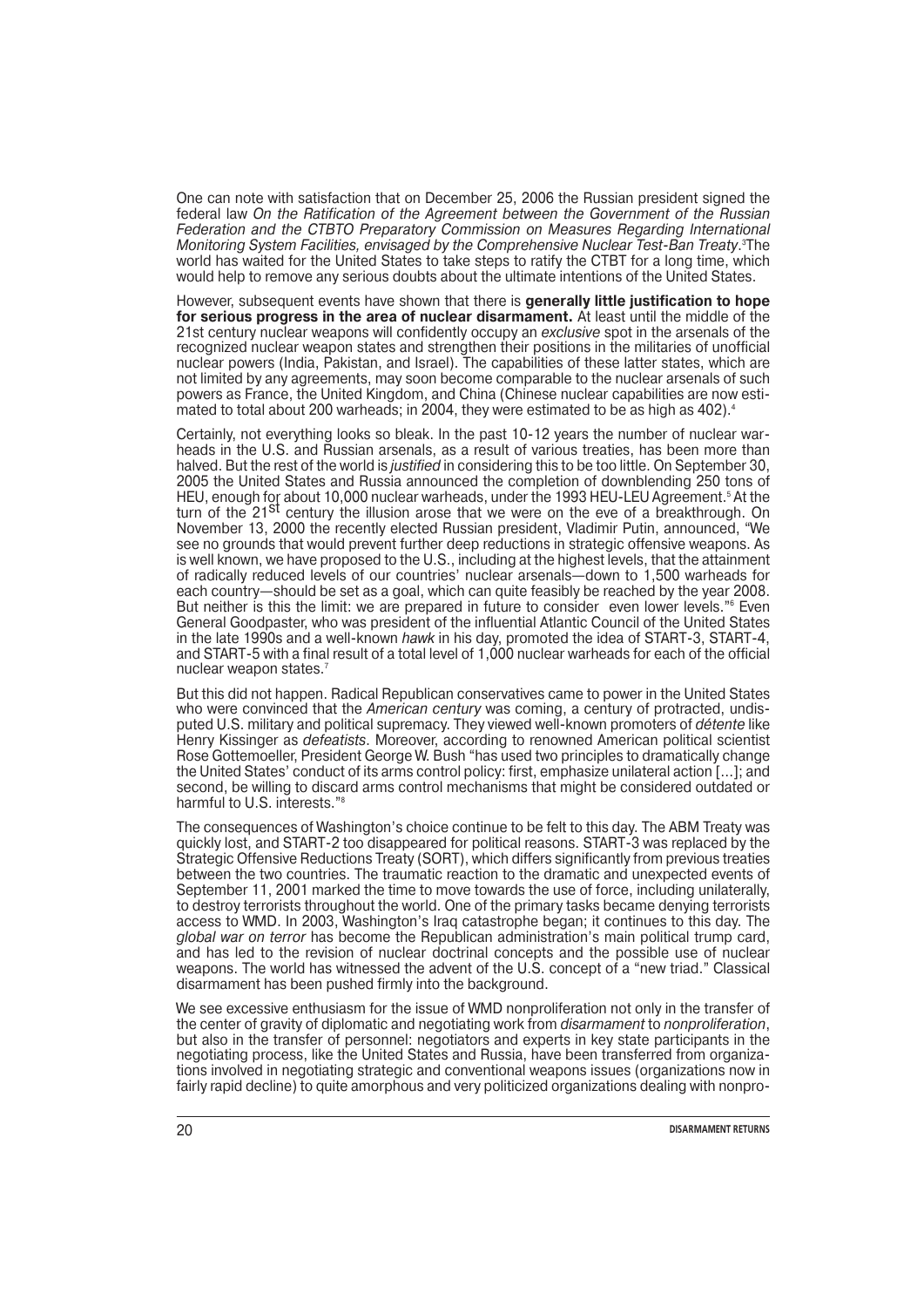liferation issues. And some political scientists have introduced the traditional, unhurried process of bilateral negotiations into the analysis of multilateral nonproliferation issues. Thus, the number of individuals who are thoroughly versed in disarmament issues and know how to conduct negotiations competently has been greatly weakened on both sides of the ocean. Moreover, in 2005 the seventh NPT Review Conference in New York suffered a phenomenal fail ure, when agreement could not even be achieved on an abbreviated final communiqué. This can, in part, be blamed on the stagnation of the classical nuclear disarmament process.

It is clear that none of the important areas of arms control mentioned above should be held hostage to another. In both spheres significant problems that threaten security and stability, and could give rise to regional and even global crises, have been accumulated in equal degrees; as a rule, these problems affect Russia's direct interests. There is an indissoluble connection between these two spheres. For instance, the eminent expert Nikolai Sokov believes that the ineffectiveness of the current nonproliferation regime and, as it is now fash ionable to assert, international organizations' incapacity to stop the spread of illegal WMD pro grams, could lead to a new role for nuclear weapons as an important element of so-called "counterproliferation."9 The North Korean nuclear tests in early October 2006 will undoubted ly be cited to support this approach.

Russia has inherited the traditions in the area of the fight for disarmament. The decrease in its activities in this area has ended. There is every reason to expect that Russia will present pro posals aimed, if not at stopping, then at least at slowing the most dangerous aspirations of those who believe that there are neither commonsensical nor other limits to their ambitions.

One of the basic tenets of Russian military doctrine is that Russia must have sufficient nuclear capabilities to cause "predetermined damage" to any aggressor "in any situation."10 In other words, Russian nuclear forces must be able to survive a massive unexpected attack and respond by inflicting on the aggressor the aforementioned "predetermined damage." Essentially, the concept of nuclear deterrence, which has proven itself over the course of many years, is based on this approach.

Today one often hears, albeit unofficially, the more militant Republicans in Washington say that given their current military superiority, including in the area of nuclear weapons, the United States can beat any enemy in a nuclear conflict. This attitude was expressed in a sensational article in the journal *Foreign Affairs* written by two little-known experts.'' The article can essentially be seen as a provocative probing of world reaction to ideas that are being examined in the Pentagon. Donald Rumsfeld recently left, without having achieved a final victory in Iraq. Immediately thereafter, a Defense Science Board report appeared that was quickly "leaked" to the press. It poses the question of whether further negotiations on strategic nuclear force reductions should be rejected and whether the U.S. deterrence capability should be retained and strengthened since "Russia's future as a democratic state remains uncertain."12 This could, if it actually becomes administration policy, seriously complicate any further steps towards nuclear disarmament. In any case, the vagueness of Washington's position on nego tiations to replace START-1 with a new agreement is not coincidental, to say the least. The Foreign Affairs article apparently originated in the same circles and was in part aimed at cheer ing up the Pentagon and distracting it from its agony in Iraq and Afghanistan.

### **CHALLENGES FACING RUSSIA**

The Russian leadership noted the appearance of the U.S. concept of a "new triad." In a report to a meeting of the Russian armed forces leadership on October 2, 2003, Minister of Defense Sergei Ivanov focused attention on the possibility that U.S. nuclear weapons may once again become real military tools, if certain technological advances are applied to them. Here we are talking about a transformation from a deterrent force into battlefield weapons. In practice, this means lowering the threshold for the use of nuclear weapons, which is indeed implied by the "new triad" concept. Naturally, this means that the general staffs of various states will have to restructure military command and control and the principles upon which the use of their armed forces are based.<sup>13</sup>

ANALYSES

 $\mathbf{r}$  $\prec$  $\geq$  $\prec$ 

Ш  $\circ$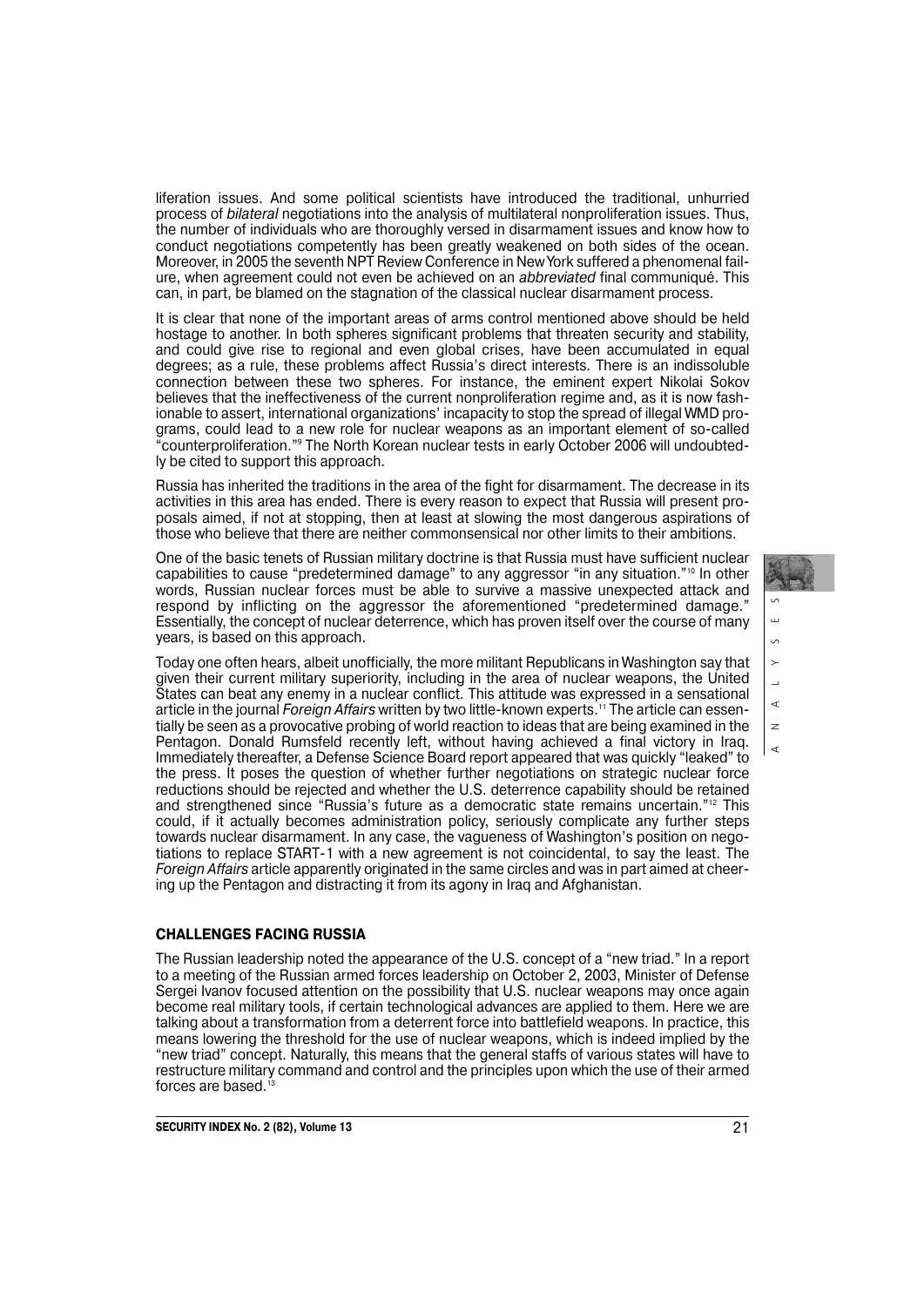For its part, the Russian leadership has now adopted the "principle of preemption" against international terrorists, thereby increasing its flexibility of action and ability to oppose danger ous trends in a timely manner. However, this does not imply the use of nuclear weapons.14

Of course, for the foreseeable future, in the absence of a direct military threat, Russia must not burden itself with catastrophic ideas about maintaining nuclear parity not only with the official nuclear states as a group, but even with the United States alone. We do not have the right to repeat the mistakes that cost the Soviet Union so dearly. But maintaining a persuasive nuclear deterrent as a key element of ensuring strategic stability is a duty of the nation's leadership to its people, a fact that was expressed clearly in the 2000 "Fundamentals of Military Doctrine," where it said: "The Russian Federation maintains the right to use nuclear weapons in response to the use against it and/or its allies of nuclear or other types of weapons of mass destruction, as well as in response to large-scale aggression using conventional weapons where Russian national security is threatened."<sup>15</sup> Thus, the right to a nuclear first strike is maintained under certain circumstances. This requires not just a reconsideration of our approaches to nuclear force structure, but also the allocation of the necessary financial and material resources in full measure, in order to ensure the survivability and controllability of our reduced nuclear capabil ities at the highest level of reliability, taking into account the continual improvements in both nuclear and non-nuclear offensive weapons in modern warfare.

To date our strategic nuclear forces have not attained the necessary level. If we consistently work towards this goal, then provocative thoughts about the possibility of conquering us in a nuclear conflict will not arise. Russia should on no account be drawn into another nuclear arms race, something on which our American partners are evidently secretly relying.

To indicate the seriousness of our intention to protect our national security and territorial integrity, we believe that the Russian leadership must adopt a sort of "pre-nuclear deterrence system" as a political signal. This system would also be based on long-range high precision weapons, which would be used to destroy "high value targets" on the territory of a potential aggressor in order to demonstrate a willingness to respond to threats through escalation if necessary. This would provide significant flexibility and a plan for initial actions. In the over whelming majority of situations the very existence of this "pre-nuclear" deterrence system will serve as the key deterring factor. In this the author shares many of the views of the well-known Russian strategic weapons expert Alexander Saveliev.<sup>16</sup> Attaining this sort of capability does not require the construction of new forces.

## **THE U.S. "NEW TRIAD" DOCTRINE AND ITS IMPLICATIONS FOR DISARMAMENT**

The 2002 Nuclear Posture Review outlined the key trends in the development of U.S. nuclear force structure in the coming five to ten years. They are in part the result of the new U.S.- Russian relations in the strategic sphere, where both sides have reached an understanding that they no longer see each other as enemies and are ready to work together to combat new chal lenges and risks, particularly in the area of international terrorism. The most important idea embraced in the "new triad," if we do not separate it from the well-known old term strategic triad, is somewhat disorienting. According to the new document, it consists of:

- $\Box$  offensive strike systems (both nuclear and non-nuclear);
- $\Box$  defense (both active and passive);
- $\square$  revamped defense infrastructure, which will ensure a timely reaction to threats that arise.

This "new triad" is tied together by the C2 command and control system and corresponding reconnaissance capabilities.<sup>17</sup>

The idea has yet to obtain its final form, and attempts to sell it to the U.S. Congress to date have met with only mixed success, due to the likely high costs of implementation as well as proba ble political costs. But one should keep in mind that although the strategic nuclear elements of the old triad would only become one part of the "new triad," ICBMs, SLBMs, and nuclear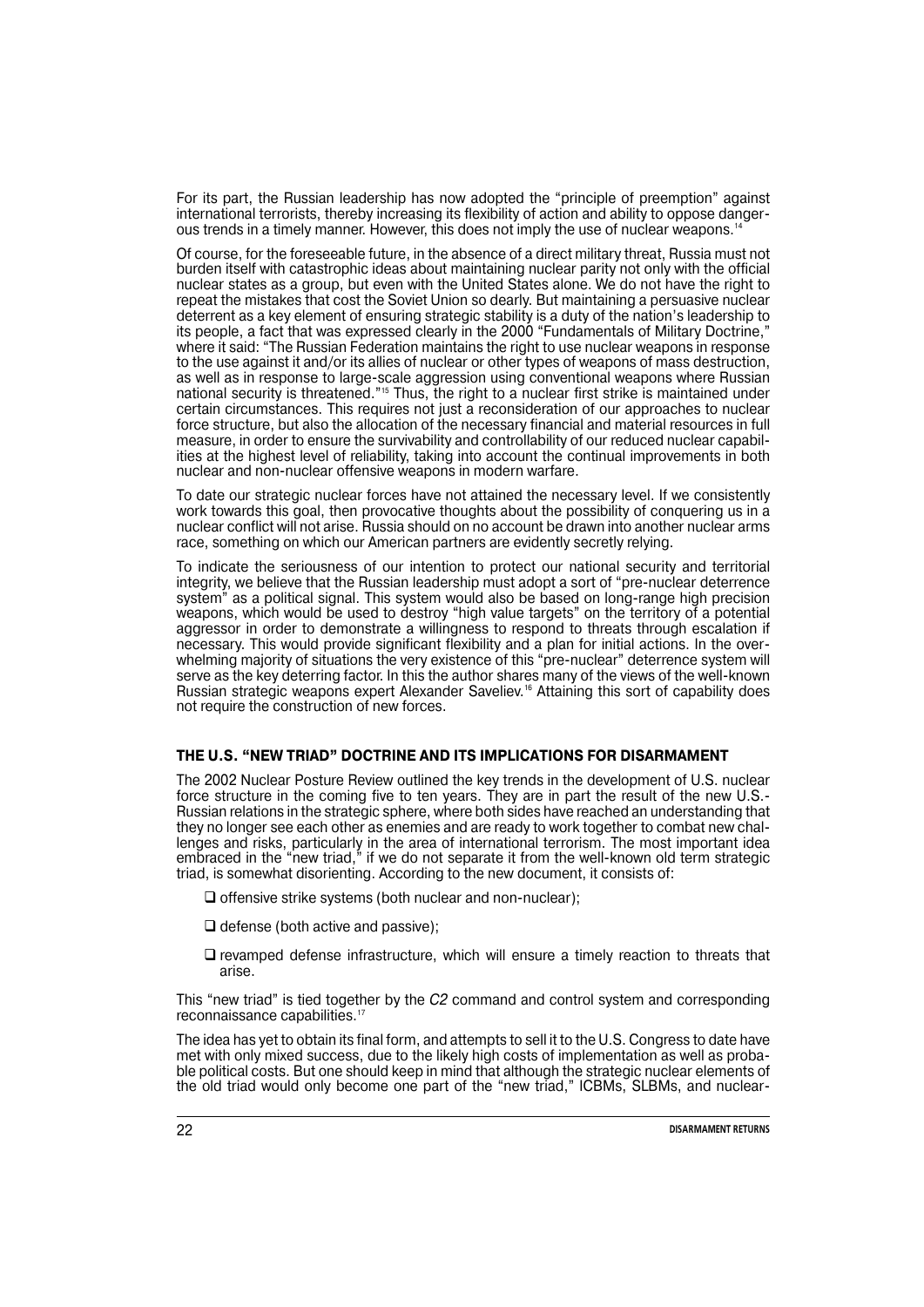armed strategic bombers would continue to play a decisive role in nuclear policy. It is clearly stated that Russia's nuclear capabilities remain an issue of concern. If U.S.-Russian relations deteriorate seriously in future, the United States may need to reexamine the levels of its nuclear forces and related planning.18 Thus, agreed levels could also be revised. Indeed, the structure of the old strategic nuclear forces has remained the same; moreover, Washington does not plan to go lower than the level of 2,200 nuclear warheads (in addition to about 1,500 in reserve).<sup>19</sup> Furthermore, work on the development of a new ICBM to replace the *Minuteman* III has already begun; it is scheduled to enter service in 2018.<sup>20</sup> This sort of plan cannot be explained by any strategic goals other than an intention to preserve a powerful nuclear deter rent aimed against Russia. The recent decline in U.S.-Russian relations clearly strengthens this idea, and even the possible accession of a Democrat to the presidency is not likely to change this constant component of U.S. policy.

New nuclear systems under consideration include high-precision nuclear warheads with a yield of about 10 tons (so-called "micro-nukes") for the destruction of hardened, buried targets; 1,000-ton yield nuclear warheads for battlefield use (so-called "mini-nukes"); nuclear warheads for the anti-missile defense system with yields of about 100 tons (also "mini nukes"); as well as several other new types of nuclear weapons.<sup>21</sup> The intention is to reequip the *Minuteman III* with W-87 warheads and retain the W-88 warheads on the *Trident 2* SSBN, which is exclusively designed for rapid destruction of hardened targets: ICBM launch silos, sites where mobile ICBM launchers are based, and underground military command centers. It is no secret that these are the components of the nuclear infrastructure of just one country: Russia. The well-known opponents of these plans, Democratic Senators Edward Kennedy and Dianne Feinstein, expressed themselves very clearly in this regard. The former noted that current poli cies "jeopardize the entire architecture of nuclear arms controls so carefully negotiated by our leaders over our lifetimes," while Senator Feinstein said that "This administration seems to be moving toward a military posture in which nuclear weapons are considered just like other weapons ... a usable instrument of military power..."<sup>22</sup> One can only hope that now that the U.S. Congress is once again controlled by Democrats, these esteemed senators will maintain their policy views, which may open up possibilities for cooperating with them and, at the very least, the U.S. rejection of the more offensive notions. Russia appears to have a good chance to pro pose another vision of the nuclear future.

During his meeting with Defense Minister Ivanov in Alaska in August 2006, his then-U.S. coun terpart Donald Rumsfeld announced, "The United States is looking into the possibility of taking a relatively small number of our ballistic missiles and taking a nuclear weapon off and putting a conventional weapon on a ballistic missile. We would be happy to see the Russian government decide to do the same thing."<sup>23</sup> The U.S. Air Force believes that several dozen ICBMs could be refitted with nonnuclear warheads over the course of two years for a relatively small sum.<sup>24</sup> It is becoming clear that under the pretext of the dire need to combat international terrorism, they are proposing the introduction of various high-precision nonnuclear strike forces, in some cases circumventing START-1 provisions. As evidence, note the reequipping of several SSBNs as "special purpose" boats.<sup>25</sup> The United States already has projects like the Minotaur II and Minotaur III, where an increase in the power of nonnuclear missiles and SLBMs is planned through the use of higher energy explosives and other technologies. It would appear that the idea here is to increase counter-force options.

Donald Rumsfeld's proposal to reequip a portion of ICBMs and SLBMs with nonnuclear war heads is apparently seen in Washington as a way to remove them from the limits of existing international agreements. Understanding the vacillations in their argumentation is difficult. Although the absence of the necessary level of transparency makes it impossible to determine what warhead is on a missile, the idea of discussing the relatively nonconfrontational problem of "the false identification of a non-nuclear strike" has been neglected. U.S. specialists hold forth as though this question has already been solved, even proposing separate launch sites for ICBMs with non-nuclear warheads, in particular at bases in California and Florida. Apparently U.S. strategy views this ambivalence as advantageous, and they need at least Russia's tacit agreement to this reorganization of the strategic forces.

ANALYSES

 $\sim$  $\prec$  $\overline{z}$ ∢

 $\ddot{\phantom{a}}$  $\sim$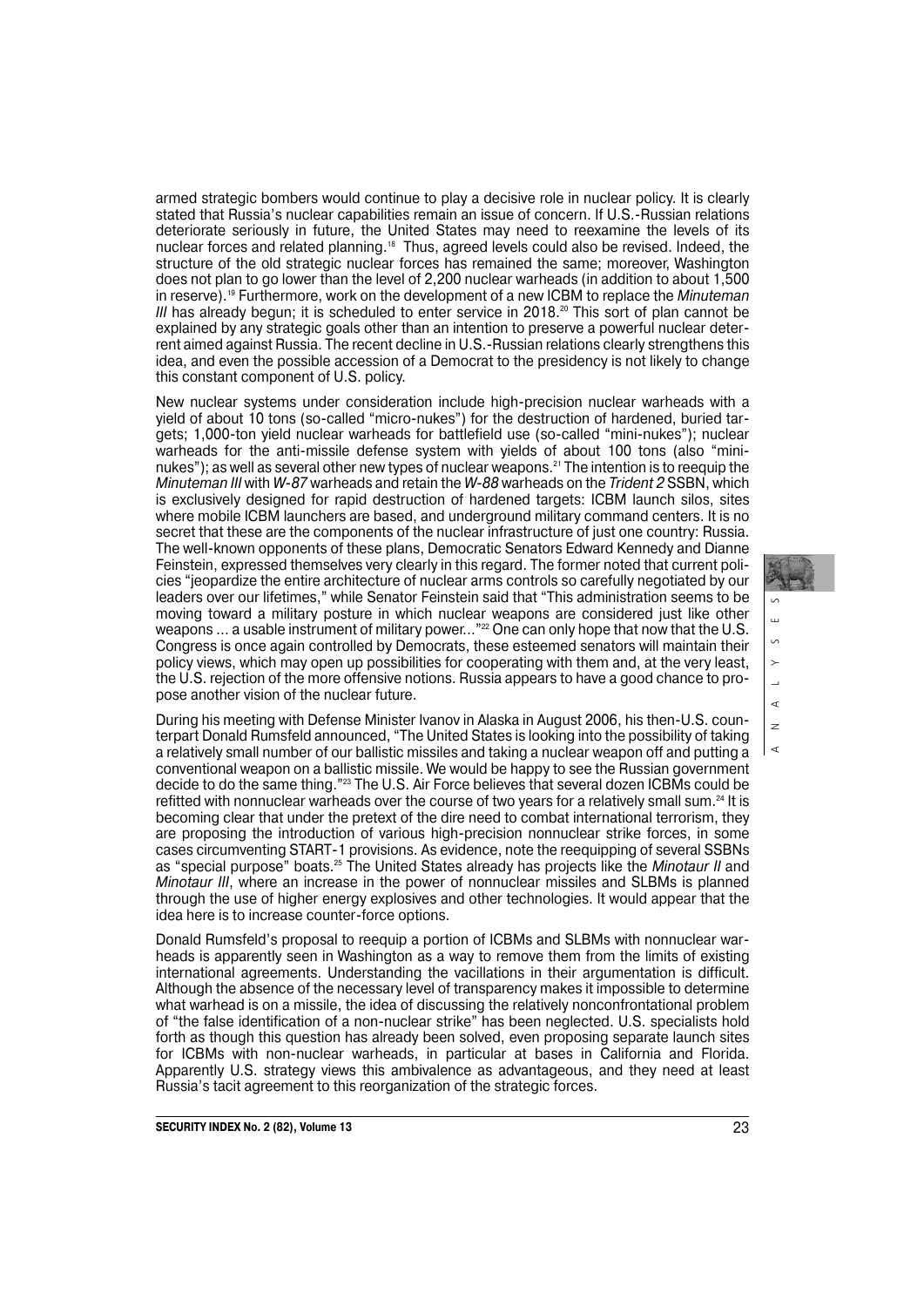Now we are stuck with this problem and the question is no longer so much about "identifica tion" as about ensuring the strategic stability both sides traditionally like solemnly to declare. The latter is feasible, thanks to an increase in the predictability of the actions of both parties and the regular removal of goads for a first strike. However, we have still not dealt with the prob lem. Probably we should make use of it to reactivate talks with the United States about the future of strategic arms, something our partners are persistently avoiding.

## **COULD HIGH-PRECISION WEAPONS REPLACE NUCLEAR WEAPONS?**

The eminent Russian scientist and designer, general director of the State Scientific Center for Aviation Systems and member of the Russian Academy of Sciences Yevgeny Fedosov has writ ten, "The main landmarks of the 21<sup>st</sup> century—a globalized economy, a post-industrial infor-<br>mational society, and increased terrorism—are not completely compatible with nuclear weapons."<sup>26</sup> The military conflicts that we have seen in the past decade testify to the birth of a new type of war.

The concept of a "front" has been erased; it was basically absent in the Balkans, Afghanistan, and Iraq. Instead the concept of "non-contact military actions" emerged. Precision weapons were used as the main weaponry (as a rule, cruise missiles with a broad range of operation), as well as guided smart bombs and new methods of reconnaissance, targeting, and delivery like unmanned aerial vehicles (UAVs). Ground forces were only used after the crushing defeat of the enemy for holding territory, mopping up operations, and eliminating any remaining pock ets of resistance. None of this would require the use of nuclear weapons, regardless of all of the talk about the importance of mini-nukes for the destruction of hardened facilities or terror ist groups hidden in deep caves.

In Fedosov's opinion, highly developed countries that have valuable infrastructure are under increasing public pressure to prohibit the absolute weapon—nuclear weapons—just as chem ical and bacteriological weapons have been banned. On January 8, 2007, clearly responding to this attitude, the prominent former statesmen Henry Kissinger, George Schultz, William Perry, and Sam Nunn, who have expended considerable efforts in the past to argue for the irre placeable role of nuclear weapons, proposed in the Wall Street Journal that reliance on nuclear weapons gradually be replaced, to debunk the powerful aura that accompanies them. This is not a new idea. In 1999, the "nuclear hawk" Paul Nitze also came out with the idea of rejecting nuclear weapons. In the United States this sort of enlightenment is sometimes referred to as the "retired politicians and generals syndrome." It is not surprising that many people currently working in the State Department, even those dealing with disarmament issues, had not even heard of the article written by the four former statesmen. At the same time as the retired poli cymakers are promoting disarmament, the current administration is moving in the opposite direction: the United States has adopted the Complex 2030 program that envisions the in depth modernization of eight key U.S. nuclear weapons complex facilities and at least seven of the nuclear warheads that are now employed on nuclear weapons. These two trends are likely to continue fighting it out throughout the first half of the  $21<sup>st</sup>$  century.

If Russia falls behind in the technological development and construction of precision weapons (both defensive and offensive), serious new risks and threats may arise. For the Russian mili tary, moving to a mix of nuclear and non-nuclear weaponry (primarily, narrowing the gap with the United States and NATO in the equipping and developing of principles for the use of preci sion weapons by ground forces, the air force, and the navy in combat operations) should become a priority task in the near future. This does not mean that there should not also be attempts to limit the use of precision weapons by the United States and other Western coun tries through legal treaties and other agreements.

Under the current circumstances, the view of the role of tactical nuclear weapons is beginning to change; in U.S. policy these weapons are beginning to lose their importance.<sup>27</sup> Several concepts are being advanced that agree that it would make sense to develop a new international agreement that would cover both strategic and tactical warheads and delivery systems. It is unlikely that such negotiations could become a reality in the foreseeable future. Adding all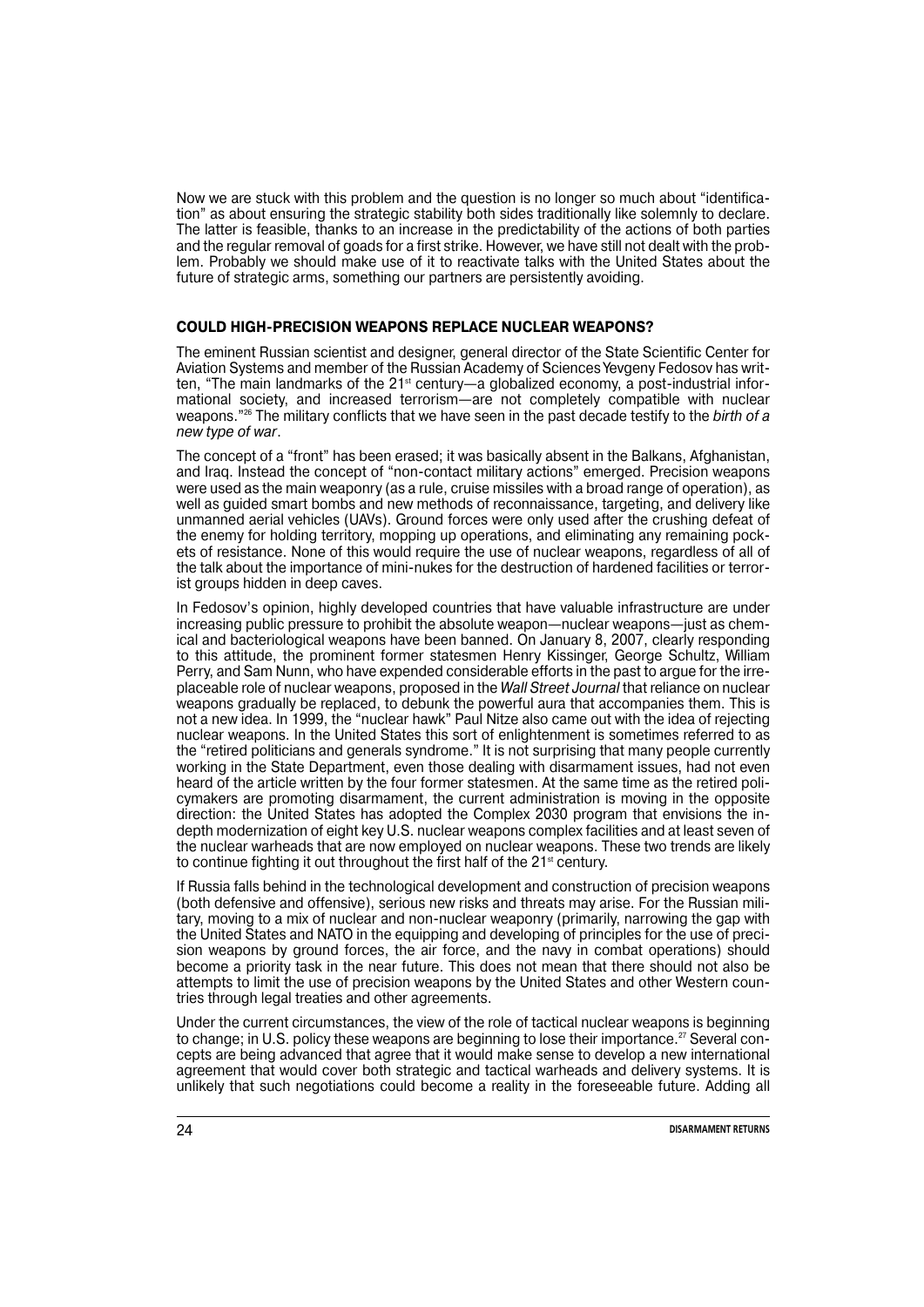nuclear powers to negotiations on the reduction of the nuclear weapons, however, is long over due.

# **SPACE ON THE AGENDA**

The issue of space is an ever greater topic of concern. Several memorable anniversaries will be marked in 2007: 150 years since the birth of Konstantin Tsiolkovsky, the founder of theoretical cosmonautics; 100 years since the birth of Sergei Korolev, responsible for the Sputnik pro gram; 50 years since the launch of the first artificial satellite; and 40 years since the signing of the Outer Space Treaty (which entered into force on October 10, 1967). As is well known, the treaty forbids the placement of nuclear weapons and other forms of WMD in space, the estab lishment of military bases and facilities in space, and the conduct of military maneuvers there. However, the issue of the deployment of weapons in space has arisen with new force recently, since the current agreement does not completely cut off the deployment of weapons in space based on new physical principles. Technical advances in the area of laser technology and elec tronics have nearly made it possible for certain countries to obtain military superiority over all others in space, particularly in the context of antimissile defense.

Russia has already officially stated at the United Nations that it is prepared to declare formally that it would not be the first nation to deploy weapons in space. Our partners, the Americans first and foremost, did not respond. Furthermore, on October 18, 2006 Washington promul gated a new national space policy based on a document signed by the U.S. president on August 31, 2006. This document supersedes presidential directive NSC-49/NSTC-8 of September 14, 1996. An initial analysis of the new document indicates, in my opinion, that the United States, acting unilaterally, is trying to ensure that it has complete freedom of action in space in its own national interests. It has declared its refusal to consider new legal norms of a prohibitive or limiting nature. It has proclaimed that Washington does not intend to allow other countries to have capabilities in space that it views as "hostile" to U.S. national interests. The right to determine what is "hostile," naturally, remains the right of the United States alone. Moreover, the U.S. Defense Department has been given the task of developing ways to prevent possible enemies from maintaining their freedom of action in space. Basically, the new U.S. space policy openly proclaims the long-term doctrine of achieving supremacy in space. This new doctrine does not directly discuss the possibility of deploying weapons, including nuclear weapons, in space. However, the Pentagon's task—to use capabilities in space to ensure an integrated multi-echelon antimissile defense system— fits perfectly in the tasks of the "new triad," and for this reason alone demands that discussions with the United States be held over the legitimacy of such an approach.

On February 10, 2007, speaking in Munich at an international conference on security policy, Russian President Vladimir Putin expressed his belief that an attempt to militarize space could lead to unpredictable consequences for the international community, and provoke nothing less than what occurred at the beginning of the nuclear era. The Russian president noted that Moscow had prepared a draft of an agreement to prevent the weaponization of outer space and would send it to all of its partners as an official proposal.<sup>28</sup> The "moment of truth" will come. Will a serious international discussion begin?

How realistic is it for such a discussion to begin given the current circumstances? There are provisions in U.S. doctrine that speak of the U.S. adherence to the idea of all countries con ducting research or otherwise using space for peaceful purposes, as well as its support for mutually beneficial international cooperation. Apparently the United States is not completely closing the door to negotiations over some types of legal regulation of space activity.

While the U.S. Administration is declaring its opposition to the development of new legal instruments to prevent the further militarization of space, Russia should increase its efforts to keep space free of new types of weapons and develop measures that would help to ensure the predictability of the strategic situation in space. We will have enough allies in this area.

One should also keep in mind that the U.S. approaches to the space issue, like its approaches to other disarmament processes, follow a familiar pattern. First, as a rule the Americans are the

 $\ddot{\phantom{a}}$  $\circ$ 

 $\sim$  $\prec$  $\rightarrow$  $\prec$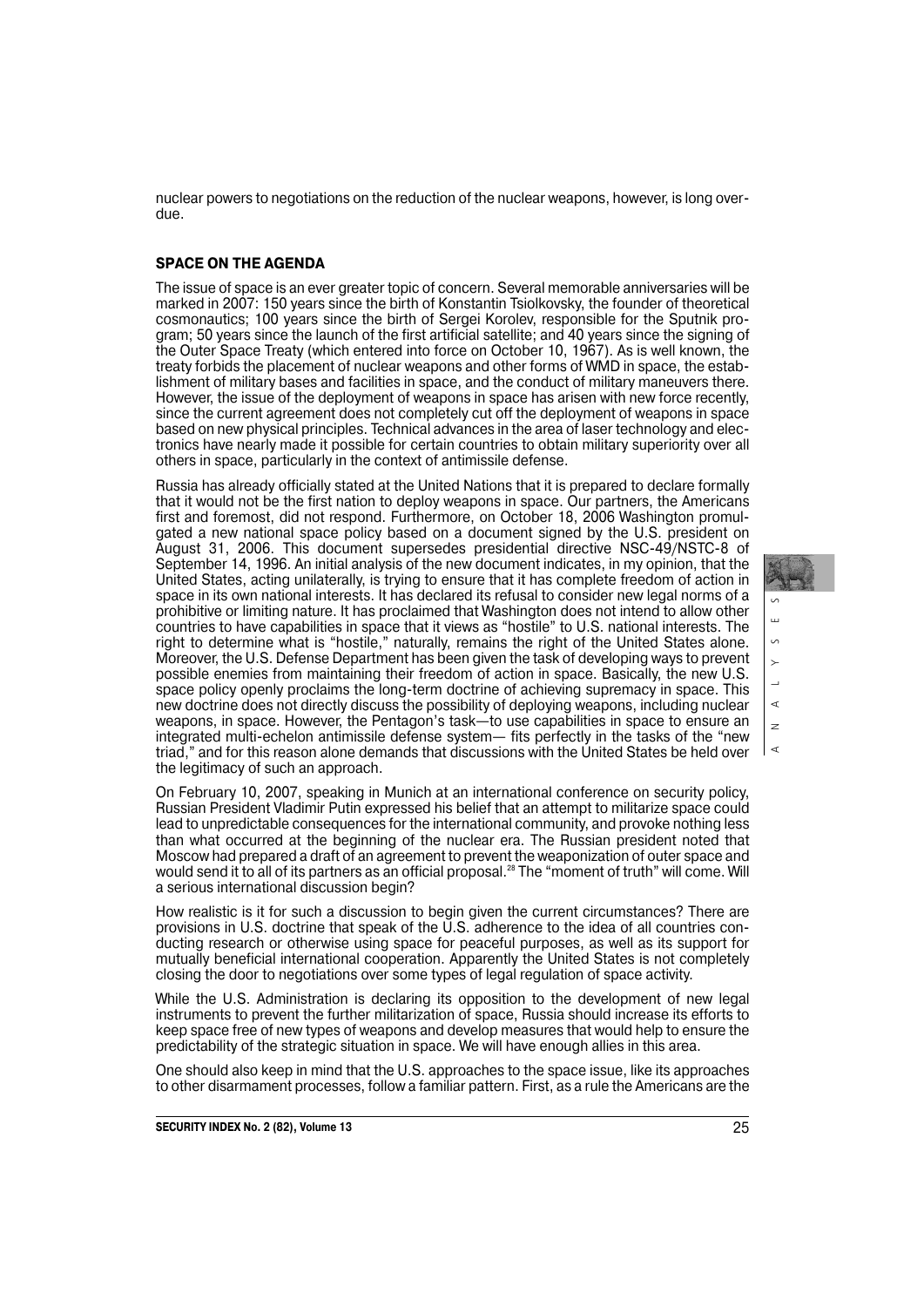initiators of new arms races. Second, their unconcealed aim is to attain the maximum military advantage and attempt to maintain it for as long as possible. Third, it is becoming typical that even if they do not avoid the negotiations process itself, they avoid any obligations that might tie their hands or limit their maneuverability. Finally, the United States is trying to remove its most advanced military technology and weaponry from international and bilateral control.

On January 11, 2007, the People's Republic of China unexpectedly conducted an anti-satel lite weapon test. At a height of over 800 km in space, the KaiTuoZhe-2 missile destroyed the Feng Yun 1S satellite launched in 1999. Regardless of all of the disagreements in the analyses of the technical and legal aspects of the Chinese test, it is plain that the Chinese were sending a clear signal to the world that they do not plan to leave space to the Americans, and are pre pared to fight for its use in the interests of their national security. There is a signal for Russia here too. We need clearly to determine and guard our own interests, and at the same time push public opinion to support the peaceful use of space.

### **WITHOUT TRUST, WITHOUT IRREVERSIBILITY**

The current administration in Washington came to disarmament with the idea that the time of legally enforceable agreements was over, and that we should *lean* more on confidence-building measures and the like. The time of President Reagan, with his famous "trust, but verify," was transformed into "we insist on the complete verification of you, but you should not claim the right to verify us."

The problem is that Russia and other countries trust the Unites States less and less. And the situation is approaching a critical phase. START-1, with its carefully developed system of mutual information exchange and monitoring of implementation, will expire in 2009. Before the G8 summit in St. Petersburg, President Vladimir Putin called on our American partners to begin a dialogue about replacing this key treaty with appropriate agreements. The year 2007 has come and the matter has barely been touched. Doubts arise: is the Bush Administration, which became a "lame duck" administration after the November 2006 elections, capable of con structive achievements in the disarmament sphere?

To date, Russia has attained one far-reaching arms control achievement with the George W. Bush Administration: the 2002 Strategic Offensive Reductions Treaty (SORT), the fulfillment of which will lead to the dismantlement of an additional 1,000 nuclear warheads. But it too will end fairly soon: in 2012. A high estimation of this agreement on behalf of the global community was given by U.N. Secretary-General Kofi Annan, who nevertheless took the opportunity to remind all that "the United States and the Russian Federation… must do more, including… pursuing arms control agreements that entail not just dismantlement but *irreversibility*" (emphasis mine—author). $3$ 

The latter is of fundamental value. The SORT agreement, due to U.S. obstinacy, does not resolve the problem of reversible capabilities, that is, the majority of warheads are removed from service but not destroyed—they are simply put in storage. If needed, they can be returned to use. In the mid-1990s, U.N. Under-Secretary General Jayantha Dhanapala pushed the idea of decoupling—removing warheads from delivery systems and storing them separately—a concept very similar to the one used in SORT. However, even then many experts expressed doubts that this would be an effective disarmament measure. They said that this was more of a confidence-building measure. But it was already clear to experts that the very construction of this agreement was vulnerable to abuse. Under these circumstances, the slogan "verify" is particularly urgent where the United States is concerned, since it intends to maintain 1,500 nuclear warheads in so-called "reserves."30 The U.S. and Russian approaches have diverged.

This has also been made fairly clear by the consequences of the Bush Administration's destruction of the ABM Treaty. Recent plans to establish a so-called third missile site in Europe very near Russian territory, for the deployment of part of the multi-echelon missile defense system, allegedly against Iranian missiles, was in fact a step planned long ago. The point here is not the Iranian threat so much as U.S. plans to obtain yet one more lever to use to pressure not just Russia, but its European allies as well.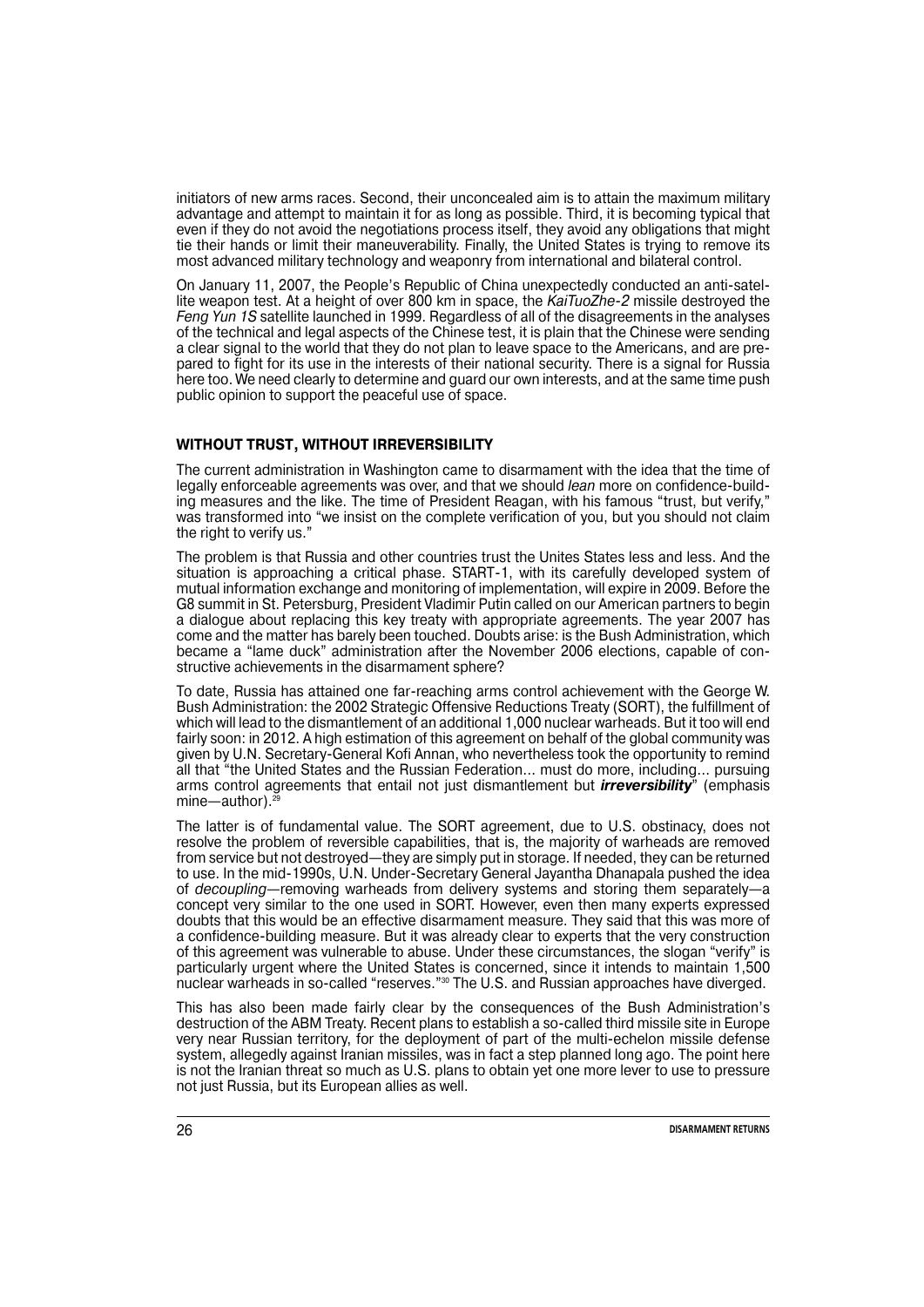#### **NUCLEAR TESTING**

Russia's strategic relations with the United States take a variety of forms, from the great num ber of issue areas where we relate on a bilateral basis to our mutual interactions within the framework of various multilateral agreements and negotiations. Here I would like to point out two particular sore points: ratification of the Comprehensive Test Ban Treaty (CTBT) and the issue of the compliance protocol to the Biological and Toxin Weapons Convention (BWC).

In the case of the CTBT, on its enormous financial and technological superiority the United States initially expected to suffocate its partners in the nuclear club, Russia and China first and foremost, through the tenacious embraces of the CTBT. The Republicans inherited this policy from the Democrats. To some extent, they also based, and continue to base, their calculations on the idea that given a moratorium on nuclear testing (the moratorium beginning in 1992 under the CTBT along with the longer-term unilateral Soviet moratorium), the speed of the degradation of Russian nuclear weapons would grow sharply and the years with the CTBT in force would conclusively lock in the significant U.S. nuclear advantage.

Indeed, in a number of areas Russian nuclear warheads may be inferior to the most advanced U.S. nuclear warheads. But because our construction occurred under less "stressed" condi tions, our experts were able to install higher margins of reliability, given the uncertainties about factors related to aging. This practice paid for itself many years ago, though the issue requires the continued vigilance of our nuclear specialists. But what about the Americans? Despite all of their contrivances and precision construction, U.S. nuclear warheads have proven to be quite capricious and extremely sensitive to the effects of aging. An analysis of the intentions expressed in the Reliable Replacement Warhead (RRW) program indicates that it is precisely ensuring the reliability of warheads that has become a difficult issue for them. In the RRW pro gram they declare that their goals will be met without nuclear tests. Whether they can succeed in this is a big question. At the very least, the as-yet-unsuccessful attempts by the current administration to obtain congressional approval for a reduction of the timeline to ready the Nevada Test Site from 36 months to 18 months raise suspicions.<sup>31</sup> The United States has become a hostage to its earlier policy and is going to try to find any possible way to renew tests of the reliability of its nuclear arsenal at the minimum political cost to itself. Therefore, we should also expect increased attempts to reinvigorate the "race" for scientific and technologi cal advances between the nuclear weapons complexes of the nuclear weapon states. Huge expenditures are already being made on computer simulation and on the equipping of test ranges for non-explosive testing. We should expect that there may be additional big surprises emanating from the United States in this area in future.

Although Russia (unlike the United States, which is betting on a preemptive and preventive dis arming strike) only has plans to use nuclear weapons as a response to aggression, we too need more powerful munitions. Since we do not have a surplus of nuclear weapon delivery systems, we must maintain the existing arsenal at the necessary quantitative levels (though this does not mean the current levels cannot be reduced). This also ensures the success of nuclear deter rence. As the great Lomonosov wrote to Count Shuvalov in his letter of November 1, 1761, this "is the task of maintaining the military art in times of lasting peace."

## **NEW THEATERS OF MILITARY ACTION**

The group of individuals currently in control of the U.S. Republican Party is actively carrying out a "revolution in military affairs" that was actually begun under President Bill Clinton. Basically, the idea is that the U.S. military should be re-equipped with new technology and optimized so that the U.S. leadership can project U.S. power globally, to any part of the world. Naturally, these aspirations required a political framework, which took the form of the "revolution in strategic affairs" concept. However, the George W. Bush Administration has expanded his pre decessor's plans considerably.

Under this revolution, the U.S. military has begun operating in fundamentally new theaters. It is astonishing, but most of these new theaters have proven to be on former Soviet territory: the Caucasus, Central Asia, the Caspian Sea, etc. The realization of this concept in practice should ANALYSES

 $\mathcal{L}$  $\prec$  $\overline{z}$ ∢

 $\ddot{a}$  $\sim$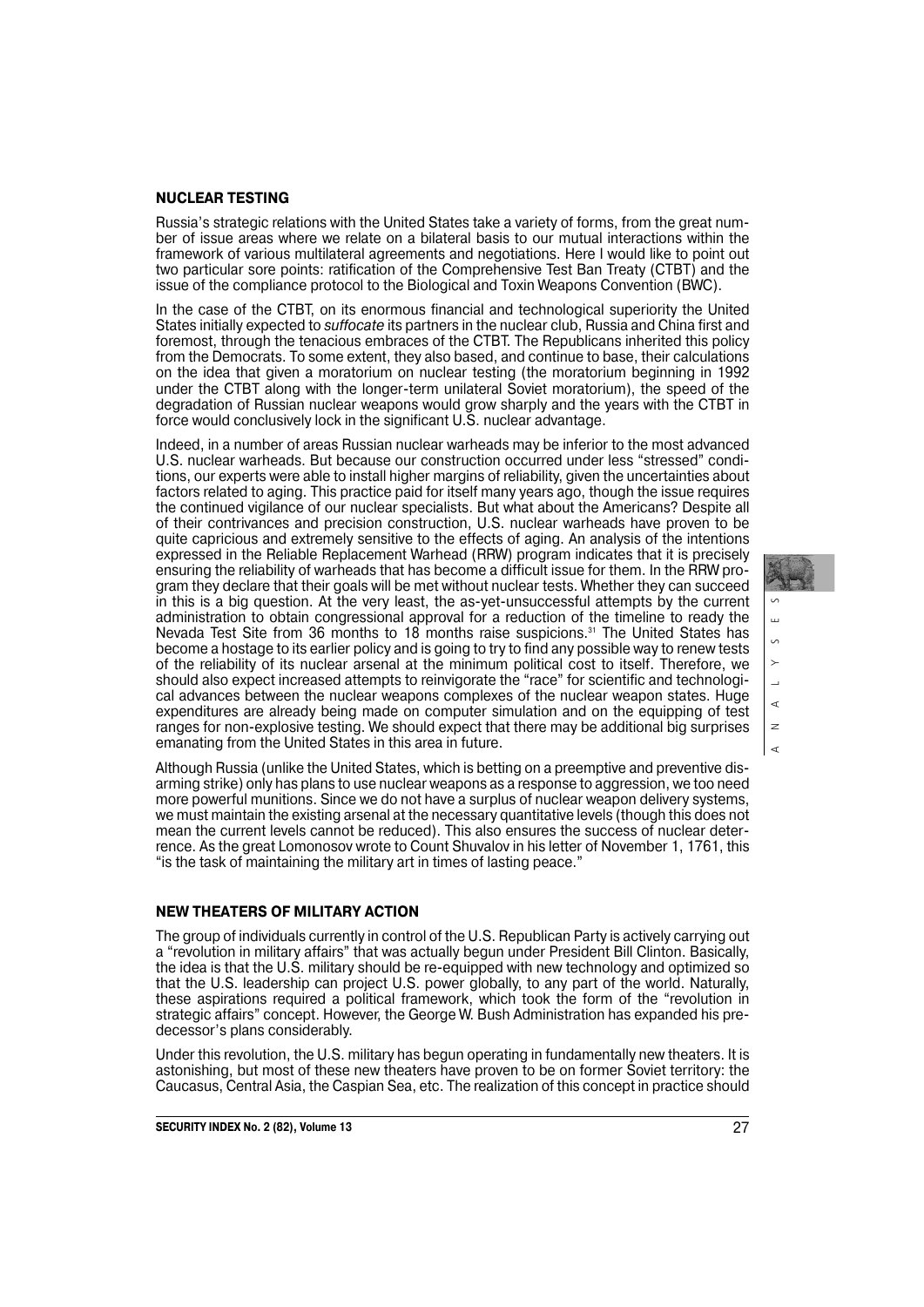be closely watched by the Russian leadership. For example, why do we need the creation of the so-called *Caspian Guard* according to a U.S. scenario, which naturally involves the critical participation of the U.S. Armed Forces, a country neither geographically nor politically belonging to the region? After all, Russia has already proposed the creation of a military force to ensure Caspian security (CASPFOR). Why compete?

### **IS THE CFE NEEDED?**

The conclusion of the 1990 Treaty on Conventional Armed Forces in Europe (CFE) was a great achievement of multilateral diplomacy and negotiation. When the CFE was concluded, hopes were raised that we were on the way to strengthening European security and stability. Initially, this was true. For 16 years all of the treaty States Parties, Russia first and foremost, reduced heavy weaponry by a combined total of 63,500 pieces, while military personnel were reduced by more than two times: to three million persons. The CFE is still a key element in NATO-Russia relations, but is gradually losing its urgency and its logic.

Firstly, thanks to the radically changed political and strategic situation in Europe, already ques tionable concepts like flank limitations within national borders, which currently only apply to Russia and, partially, to Ukraine, are, in our opinion, completely senseless. In their day, they greatly interfered with Russia's ability to conduct counter-terrorist operations in the North Caucasus. The author, as a participant in developing the mandate for the CFE negotiations, remembers well how Russia compromised with the West, particularly Turkey, in determining where the border of the so-called "exclusion zone" would be drawn through Turkey in Asia Minor where, according to the Turkish military, they were undertaking counterterrorist opera tions against rebel "mountain Turks" (in reality, Kurds). The West did not meet Russia half-way in the North Caucasus until the United States and Europe themselves were affected.

Even today, they continue to remind us about the so-called "complete fulfillment" of the Istanbul Commitments and have therefore blocked ratification of the adapted CFE Treaty for many years. This raises two questions. The first is whether there is a common understanding, in the West in particular, as to what the "complete fulfillment of the Istanbul Commitments" is? And second, in our view the current version of the adapted CFE Treaty has so aged that it must be adapted anew, taking into account the elimination of the "gray zone" when the three Baltic states joined NATO and the consequences of the most recent NATO expansion, as a result of which the states now entering the Western bloc are now using arms quotas that they formerly acquired as states that did not belong to this bloc.

As an active participant in the negotiations, I still remember one of the remarkable NATO argu ments in favor of as large reductions as possible in what were then Soviet weapons: the very particular regional pattern of the force posture on Soviet (Russian) territory. We asked our NATO counterparts why they insisted on these complications, and if they really thought we intended to attack them. To which they very calmly replied: "No, we are certain that you do not plan to attack us, but you have military capabilities that project into sensitive NATO regions, so we need geographical troop limitations in addition to quantitative limits." Mikhail Gorbachev decided to meet the wishes of our Western partners halfway, given that it appeared that they were making sincere declarations about friendship and cooperation, including the assertion that they had no intention of expanding NATO. We all know what happened then. It is time to show the West common sense in practice and make reciprocal moves.

A lot of water has flowed under the bridge since that time. Russia lived through a long period of weakness that our partners took advantage of as much as they could. It has come time to tell our NATO partners the same thing they once told us: **"You may not intend to attack us, but your** *military capabilities* **and, most importantly, their deployment along Russia's borders, raise our honest suspicions, and even Russia-NATO cooperation can by no means remove all of our concerns."**

As a person involved in formulating the CFE Treaty, it is especially sad for the author to realize that the treaty's current form does not meet currently ensure equal security for all countries on the European continent, and moreover does not sufficiently meet Russia's own national secu-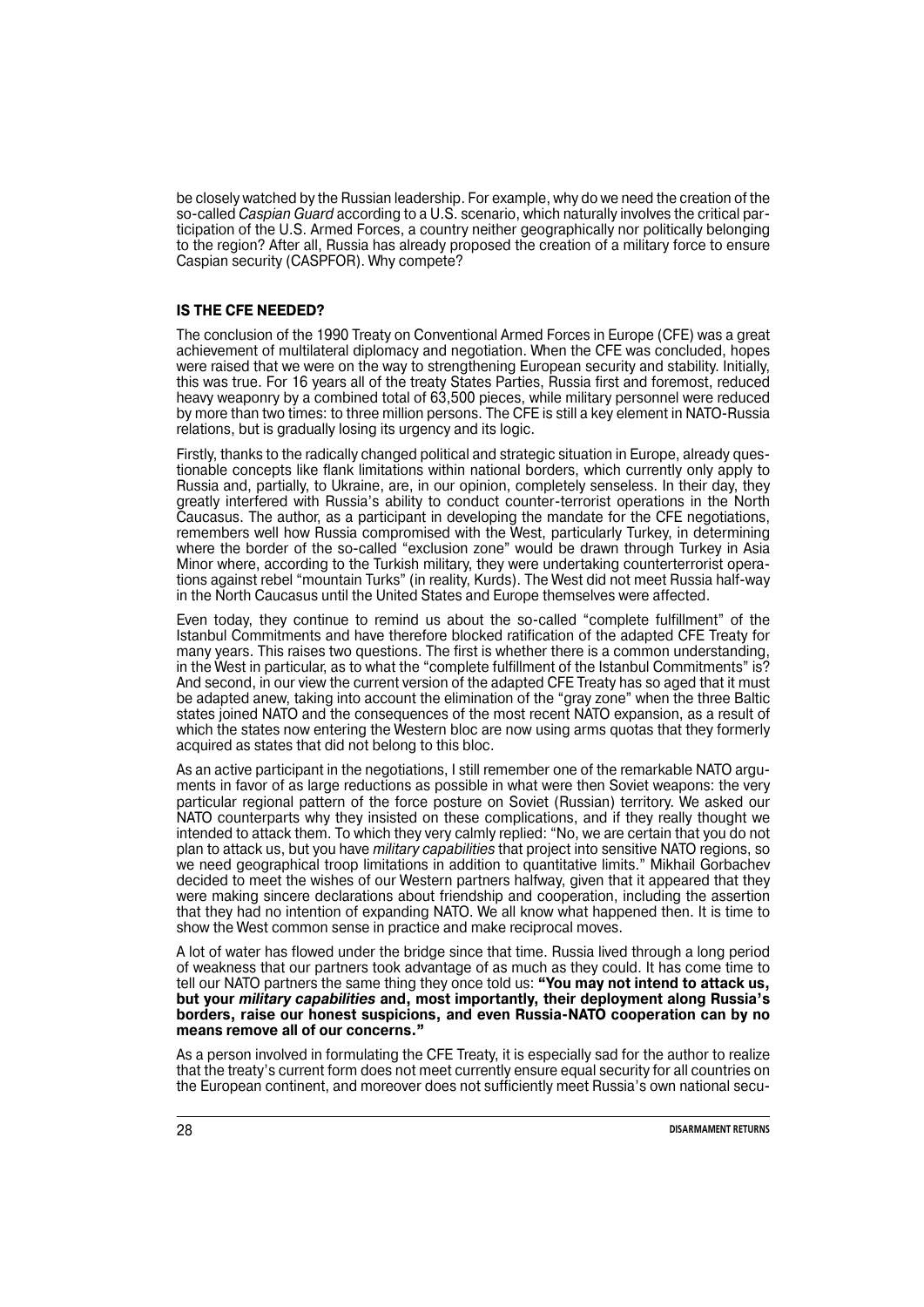rity interests. However, rejecting the outdated, but very important document without proposing anything in its place is easy. It would be more proper and reasonable if Russia were to come out with a full-fledged vision for the provision of security in Europe today and in the future, taking into account present realities, that could incorporate current ideas about ensuring the balance of interests of all countries.

More than 100 years ago, one of the first Russian experts in geopolitics, Aleksey Vandam (the pen name of Major General of the Imperial General Staff Aleksey Edrikhin), wrote an interest ing recommendation: "In Europe we should by no means put our head on the pillow of agree ments with peoples whose skill in the fight for life is much more advanced than our own; we must rely on ourselves alone."32 This observation by the tsarist general and Russian patriot appears especially accurate today, when we more and more often hear Western statements averring that Russia's energy riches should supposedly belong to the entire world (by which they mean the West).

\*\*\*

The Bush Administration and the Putin Administration are both entering the presidential elec tion cycles in their countries. The acting heads of state in these two countries are not likely to have time to solve all of the problems that have accumulated in the area of arms control. But we have the right to expect that they **at least start projects so that their successors can continue this work of global importance**, strengthening security and strategic stability, par ticularly in the nuclear sphere. It appears that Russia is basically ready for this. But are our American partners?

Carl von Clausewitz wrote, "People's main error is that they fear today's misfortunes more con sequences of dangerous new military technologies and classes of weapons through timely political and legal steps. Otherwise, a long and debilitating arms race and new, difficult crises and confrontations await us once again.  $\bigcirc$ 

#### **Notes**

<sup>1</sup> SIPRI Yearbook 2006: Armaments, Disarmament and International Security (New York: Oxford University Press, 2006).

 $\overline{z}$ <sup>2</sup> "2000 Review Conference of the Parties to the Treaty on the Non-Proliferation of Nuclear Weapons. Final Document," NPT/CONF/2000/28 (Parts I and II), <http://disarmament.un.org/wmd/npt/2000FD.pdf>, pp. 14-15 (last accessed February 20, 2007).

<sup>3</sup> Russian Ministry of Foreign Affairs, "On the Ratification of the Agreement between the Government of the Russian Federation and the Preparatory Commission of the Comprehensive Test Ban Treaty Organization (CTBTO PC)" (in Russian), Press Release No. 2254 of December 25, 2006, No. 3, <http://www.mid.ru/brp\_4.nsf/sps/E7AA5E4E17B6B0B6C325724F002F2EE9>, (last accessed February 21, 2007).

<sup>4</sup> "U.S. Nuclear Policy and World Nuclear Situation," Presentation by Hans M. Kristensen to the Gensuikin Conference, Tokyo, August 1, 2004, <http://www.nukestrat.com/pubs/gensuikin2004b.pdf>, (last accessed February 21, 2007).

 $^{\circ}$  "U.S.-Russia Mark Major Nonproliferation Milestone," Statement by the Press Secretary, White House website, <http://www.whitehouse.gov/news/releases/2005/09/20050930-3.html>, (last accessed February 22, 2007).

 $\,^{\circ}$  Statement by the Press Service of the Russian President, 2000/11/13-2,

<http://kremlin.ru/text/psmes/2000/11/31956.shtml>, (last accessed February 20, 2007).

<sup>7</sup> Andrew Goodpaster, "Shaping the Nuclear Future: Toward a More Comprehensive Approach," Occasional Paper, Atlantic Council of the United States, December 1997, <http://www.acus.org/docs/9712-Shaping\_Nuclear\_Future\_Toward\_More\_Comprehensive\_Approach.pdf>.

<sup>8</sup> Rose Gottemoeller, "Arms Control in a New Era," *Washington Quarterly*, Spring 2002, p. 45, <http://www.twq.com/02spring/gottemoeller.pdf>.

ANALYSES

 $\prec$ 

Ш  $\circ$  $\rightarrow$